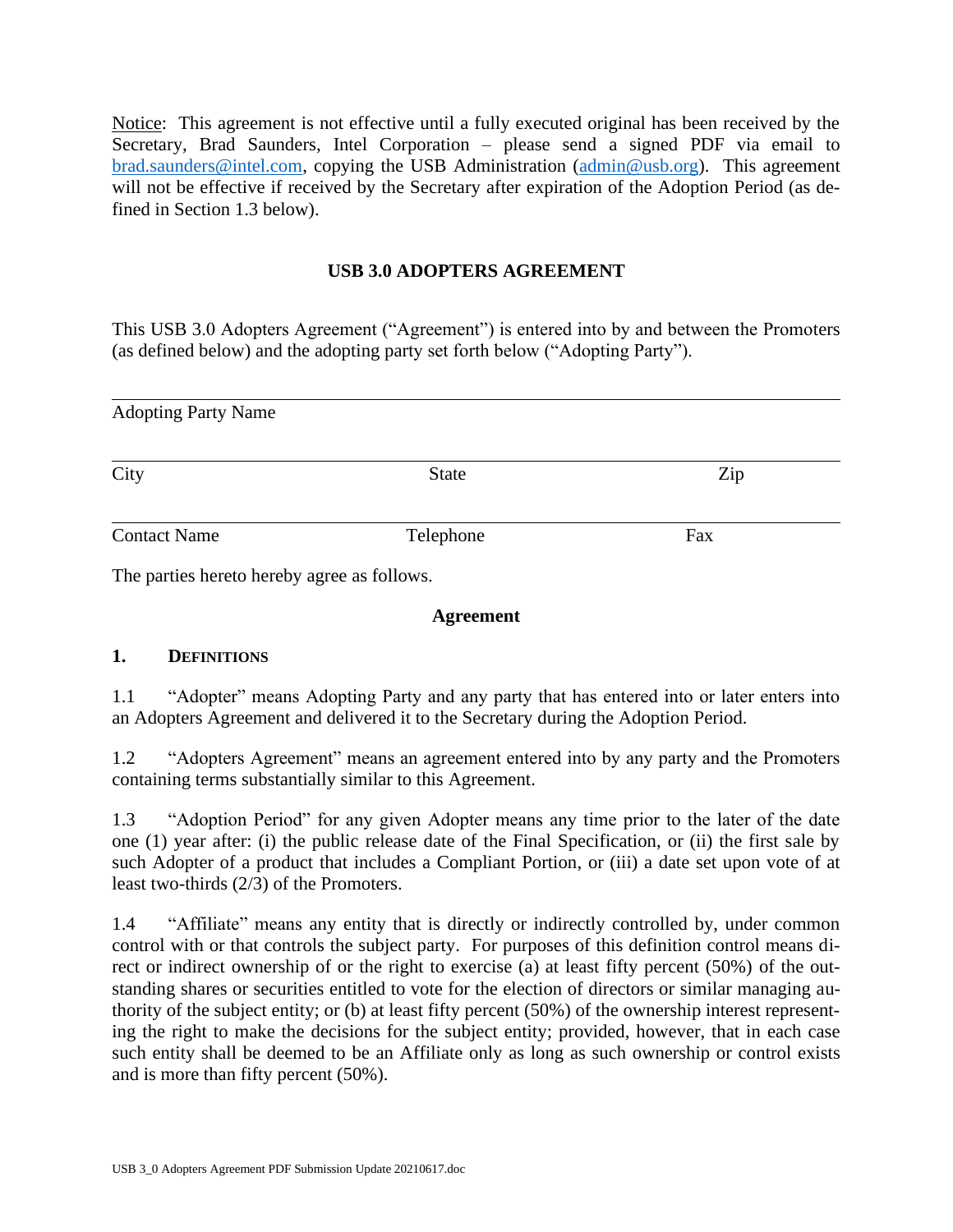1.5 "Compliant Portion" means only those specific portions of products (hardware, software or combinations thereof) that implement and are compliant with all relevant portions of the Final Specification(as applicable to such portions), provided such portions are within the bounds of the Scope.

1.6 "Final Specification" means the USB 3.0 Specification as adopted and published by the Promoters. For purposes of this definition, the Final Specification shall not include any implementation examples unless such implementation examples are expressly identified as being included as part of the limited patent license in the Final Specification as adopted.

1.7 "Necessary Claims" means claims of a patent or patent application that (a) are owned or controlled by a party now or at any future time until termination under Section 4 below; and (b) are necessarily infringed by implementing those portions of the Final Specification within the bounds of the Scope, wherein a claim is necessarily infringed only when it is not possible to avoid infringing it because there is no commercially plausible non-infringing alternative for implementing such portions of the Final Specification within the bounds of the Scope. Notwithstanding the foregoing sentence, Necessary Claims do not include any claims (x) other than those set forth above even if contained in the same patent or patent application as Necessary Claims; (y) that read solely on any implementations of any portion of the Final Specification that are not within the bounds of the Scope; or (z) that, if licensed, would require consent from, and/or a payment of royalties by the licensor to unaffiliated third parties.

1.8 "Promoters" means each company that has signed a USB 3.0 Specification Promoters Agreement and its Affiliates.

1.9 "Scope" means the protocols, electrical signaling characteristics, mechanical requirements for connectors and cabling, and firmware descriptors and device and driver architectures solely to the extent disclosed with particularity in the Final Specification where the sole purpose of such disclosure is to enable products to interoperate, interconnect or communicate as defined within the Final Specification. Notwithstanding the foregoing, the Scope shall not include (a) any enabling technologies that may be necessary to make or use any product or portion thereof that complies with the Final Specification, but are not themselves expressly set forth in the Final Specification (e.g., semiconductor manufacturing technology, compiler technology, object oriented technology, basic operating system technology, etc.); or (b) the implementation of other published specifications developed outside of this Agreement but referred to in the body of the Final Specification; or (c) any portions of any product and any combinations thereof the sole purpose or function of which is not required for compliance with the Final Specification.

1.10 "Secretary" means the party identified by the Promoters as the secretary for the Final Specification.

1.11 "Trademarks" shall have the meaning assigned in Section [3.1.](#page-2-0)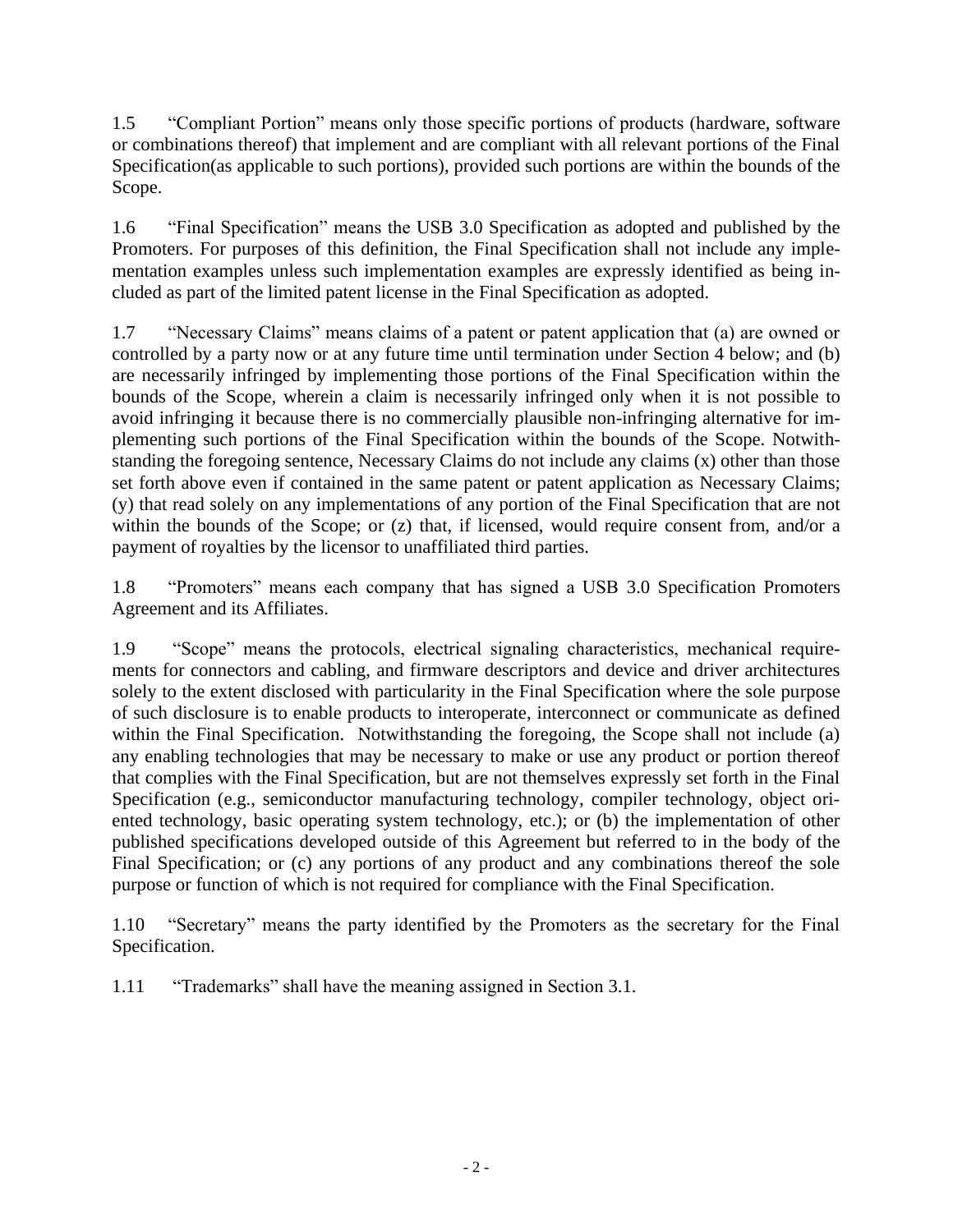## **2. LICENSES**

## <span id="page-2-1"></span>2.1 Limited Patent Licensing Obligation.

(a) To Adopter. Effective upon adoption by the Promoters of the Final Specification and receipt by the Secretary of a fully executed original of this Agreement during the Adoption Period, the Promoters and their Affiliates hereby agree that they will grant to Adopting Party and its Affiliates, (collectively "Licensee") a nonexclusive, worldwide license under their Necessary Claims solely to make, have made, use, import offer to sell, sell and otherwise distribute and dispose of Compliant Portions; provided that such license need not extend to any part or function of a product in which a Compliant Portion is incorporated that is not itself part of the Compliant Portion. Such license shall be granted on a royalty-free basis and under otherwise reasonable and non-discriminatory terms, provided that such license grant may be conditioned upon Licensee's grant of a reciprocal license binding Licensee.

(b) By Adopter. Effective upon adoption by the Promoters of the Final Specification, Adopting Party and its Affiliates hereby agrees that it will grant to each of the Promoters and all Adopters and their respective Affiliates (also collectively "Licensee"), a nonexclusive, worldwide license under its Necessary Claims solely to make, have made, use, import offer to sell, sell and otherwise distribute and dispose of Compliant Portions; provided that such license need not extend to any part or function of a product in which a Compliant Portion is incorporated that is not itself part of the Compliant Portion. Such license shall be granted on a royalty-free basis and under otherwise reasonable and nondiscriminatory terms, provided that such license grant may be conditioned upon Licensee's grant of a reciprocal license binding Licensee.

2.2 Copyright License. Effective upon adoption by the Promoters of the Final Specification, the Promoters hereby grant to Adopting Party and its Affiliates who agree to be bound to this Agreement a nonexclusive, royalty-free, non-transferable, non-sublicenseable, worldwide, perpetual copyright license to the Final Specification to reproduce the Final Specification as neces-sary in order to exercise the patent rights granted in Section [2.1\(a\),](#page-2-1) provided that all reproductions thereof shall include any copyright notices and disclaimers contained in the Final Specification.

2.3 Non-Circumvention. Adopter agrees (i) that neither it nor any Affiliate has transferred patents nor granted exclusive licenses having Necessary Claims, and (ii) that it will not transfer patents or grant exclusive licenses having Necessary Claims, and (iii) that it will cause its Affiliates to refrain from transferring patents or granting exclusive licenses having Necessary Claims, for the purpose of circumventing such Adopter's obligations under this Agreement.

## **3. TRADEMARKS**

<span id="page-2-0"></span>3.1 Nonassert. Adopter hereby agrees not to assert against any Promoter or other Adopter any trademark, trade name, or similar rights it may have now or hereafter in the names "Universal Serial Bus", "USB", or "USB 3.0" (collectively "Trademarks").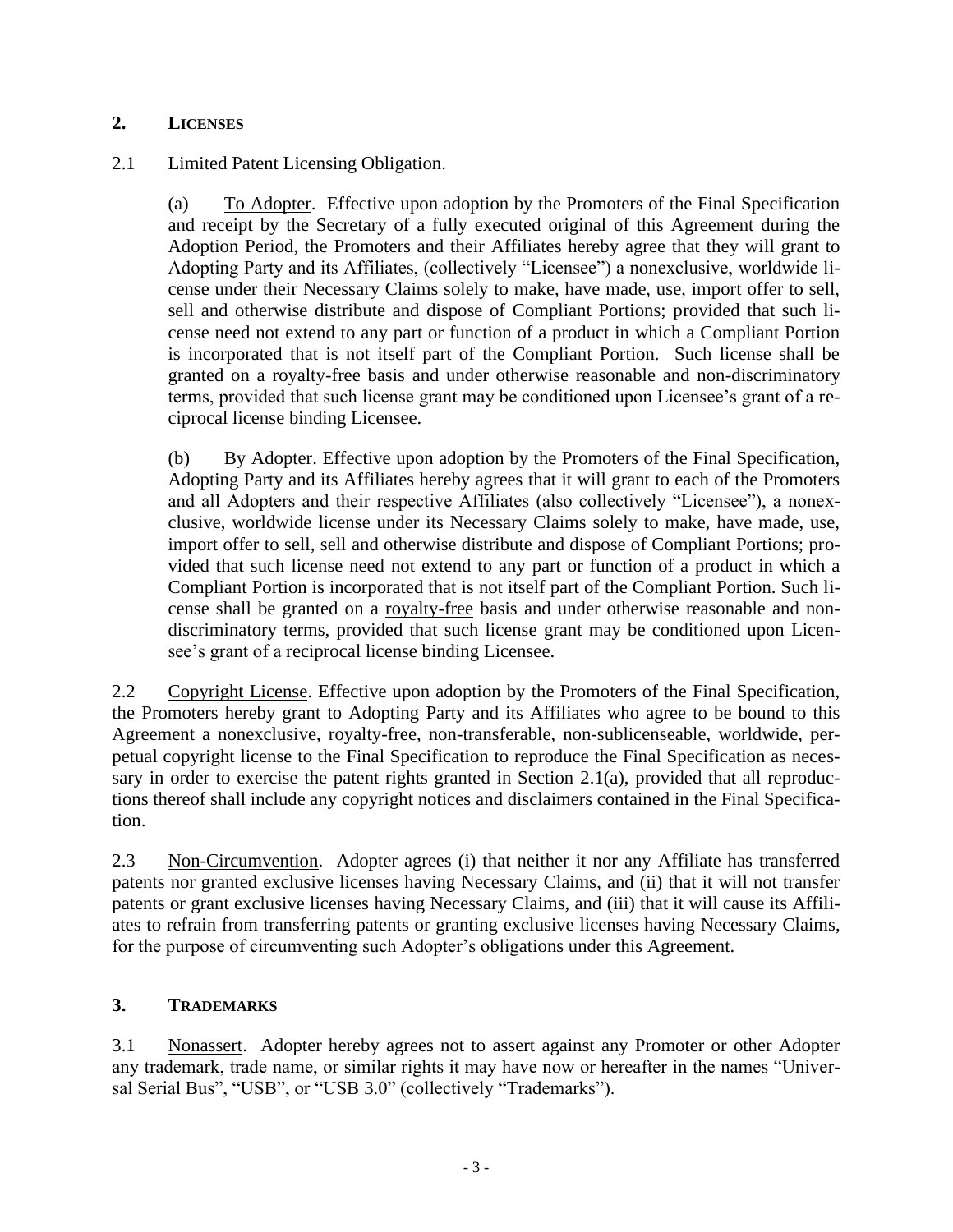3.2 Obligation to Use Trademarks. Adopter is not obligated to use any of the Trademarks on any product, advertising, or on any other material in any manner.

3.3 Use of the Trademarks. Adopter agrees that, to the extent it uses the Trademarks, it shall only use the Trademarks to label and promote products in which all included features and functions reasonably capable of being implemented as Compliant Portions have been so implemented. Adopter shall not use or adopt any trademarks for any product, service or specification likely to cause confusion with the Trademarks.

# **4. WITHDRAWAL**

4.1 Conditions for Withdrawal. An Adopter may withdraw from participation and terminate this Agreement at any time upon giving twenty one (21) days notice to the Secretary.

4.2 Effect of Withdrawal. The license grant committed to and by Adopter as defined in Section 2 above shall remain in effect for the (i) Final Specification, and (ii) any update or alteration to the Final Specification where more than twenty one (21) days has elapsed following Adopter's receipt of notice from Promoters to Adopter of an adoption of such update or alteration to a Final Specification and prior to Adopter giving the notice set forth in Section 4.1 above. If an Adopter gives the notice required in Section 4.1 prior to the end of the twenty one (21) day period following notice of an adoption of an update or alteration of a Final Specification, the license grant committed to and by Adopter in Section 2 above, in regards to such update or alteration shall be entirely null and void as though never committed.

## **5. GENERAL**

5.1 Effective Date. This Agreement shall become effective when the Secretary receives an original, fully executed copy hereof.

5.2 No Other Licenses. Except for the rights expressly provided by this Agreement, no Promoter or Adopter grants or receives, by implication, or estoppel, or otherwise, any rights under any patents or other intellectual property rights.

5.3 No Warranty. All parties acknowledge that all information provided as part of the Final Specification and the Final Specification itself are all provided "AS IS" WITH NO WARRAN-TIES WHATSOEVER, WHETHER EXPRESS, IMPLIED, STATUTORY, OR OTHERWISE, AND THE PARTIES EXPRESSLY DISCLAIM ANY WARRANTY OF MERCHANTABIL-ITY, NONINFRINGEMENT, FITNESS FOR ANY PARTICULAR PURPOSE, OR ANY WARRANTY OTHERWISE ARISING OUT OF ANY PROPOSAL, SPECIFICATION, OR SAMPLE.

5.4 Limitation of Liability. IN NO EVENT WILL ANY PARTY HERETO BE LIABLE TO ANY OTHER FOR THE COST OF PROCURING SUBSTITUTE GOODS OR SERVICES, LOST PROFITS, LOSS OF USE, LOSS OF DATA OR ANY INCIDENTAL, CONSEQUEN-TIAL, INDIRECT, OR SPECIAL DAMAGES, WHETHER UNDER CONTRACT, TORT, WARRANTY OR OTHERWISE, ARISING IN ANY WAY OUT OF THIS OR ANY OTHER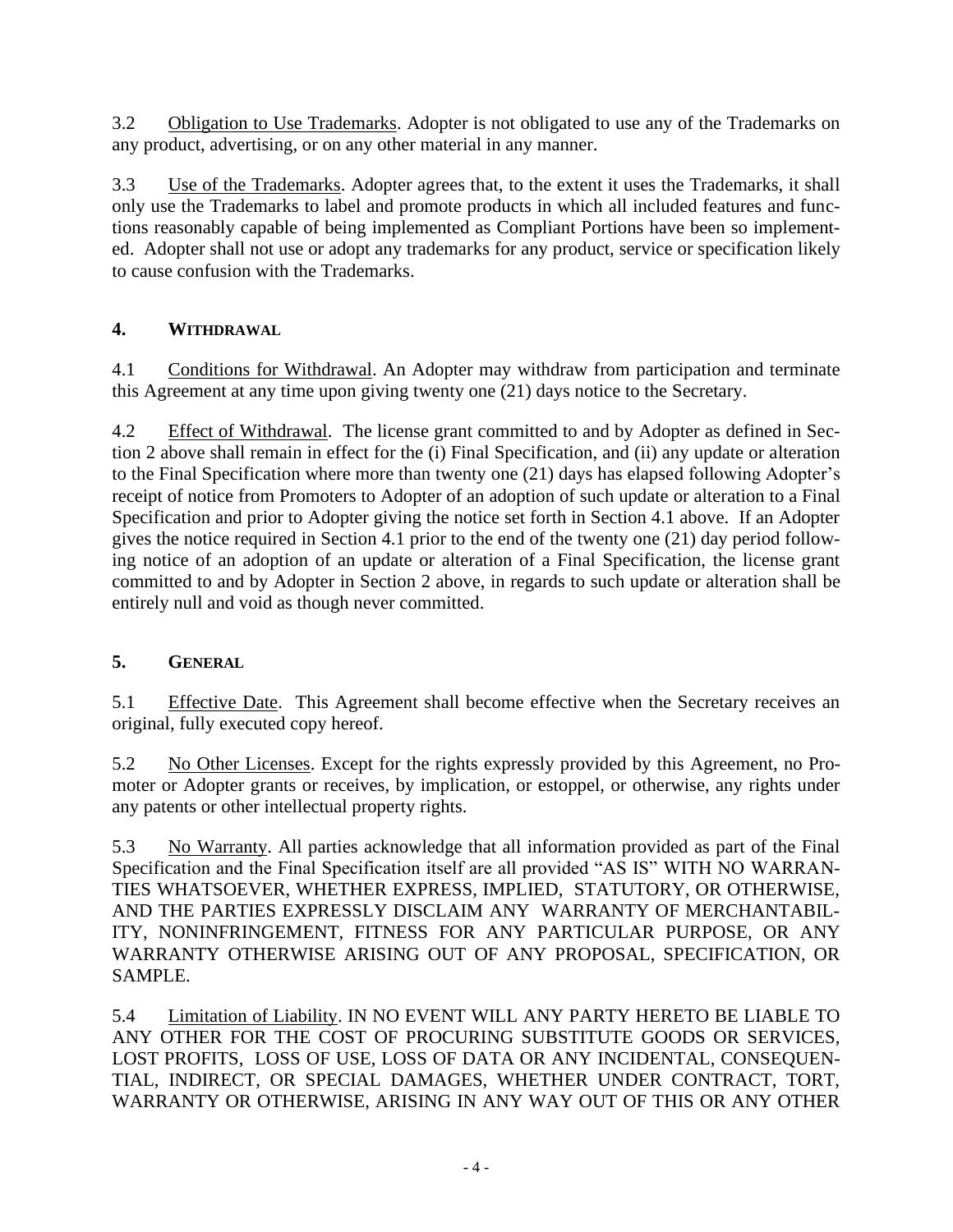RELATED AGREEMENT, WHETHER OR NOT SUCH PARTY HAD ADVANCE NOTICE OF THE POSSIBILITY OF SUCH DAMAGES.

5.5 Governing Law. This Agreement shall be construed and controlled by the laws of New York without reference to conflict of laws principles.

5.6 Jurisdiction. The parties agree that all disputes arising in any way out of this Agreement shall be heard exclusively in, and all parties irrevocably consent to jurisdiction and venue in, the state and Federal courts of New York

<span id="page-4-0"></span>5.7 Notices. All notices hereunder shall be in writing and sent to the parties at the following addresses or at such addresses as the Secretary or Adopter may later specify by such written notice. For purposes of this Section [5.7,](#page-4-0) written notice shall not include notice by electronic mail or by facsimile.

Notices to Promoters

Notices to Adopting Party

Intel Corporation  $2111$  NE  $25<sup>th</sup>$  Avenue Mailstop JF5-276 Hillsboro, OR 97124 **Attn: Brad Saunders Subject: USB 3.0 Specification**

With a copy to

Intel Corporation 2200 Mission College Blvd. Santa Clara, CA 95052 Attn.: General Counsel Subject: Initiatives

Such notices shall be deemed served when received by addressee or, if delivery is not accomplished by reason of some fault of the addressee, when tendered for delivery. Any party may give written notice of a change of address and, after notice of such change has been received, any notice or request shall thereafter be given to such party at such changed address.

5.8 Good Faith Dealing. Adopter hereby represents and warrants that it has power to cause all patents owned or controlled by it and all of its Affiliates to be licensed as set forth in this Agreement.

5.9 Press Release. Adopter agrees that any of the Promoters may make a press or other public announcement regarding its activities as a Promoter and may include the identity of Adopter in such announcement.

5.10 Not Partners. The parties hereto are independent companies and are not partners or joint venturers with each other.